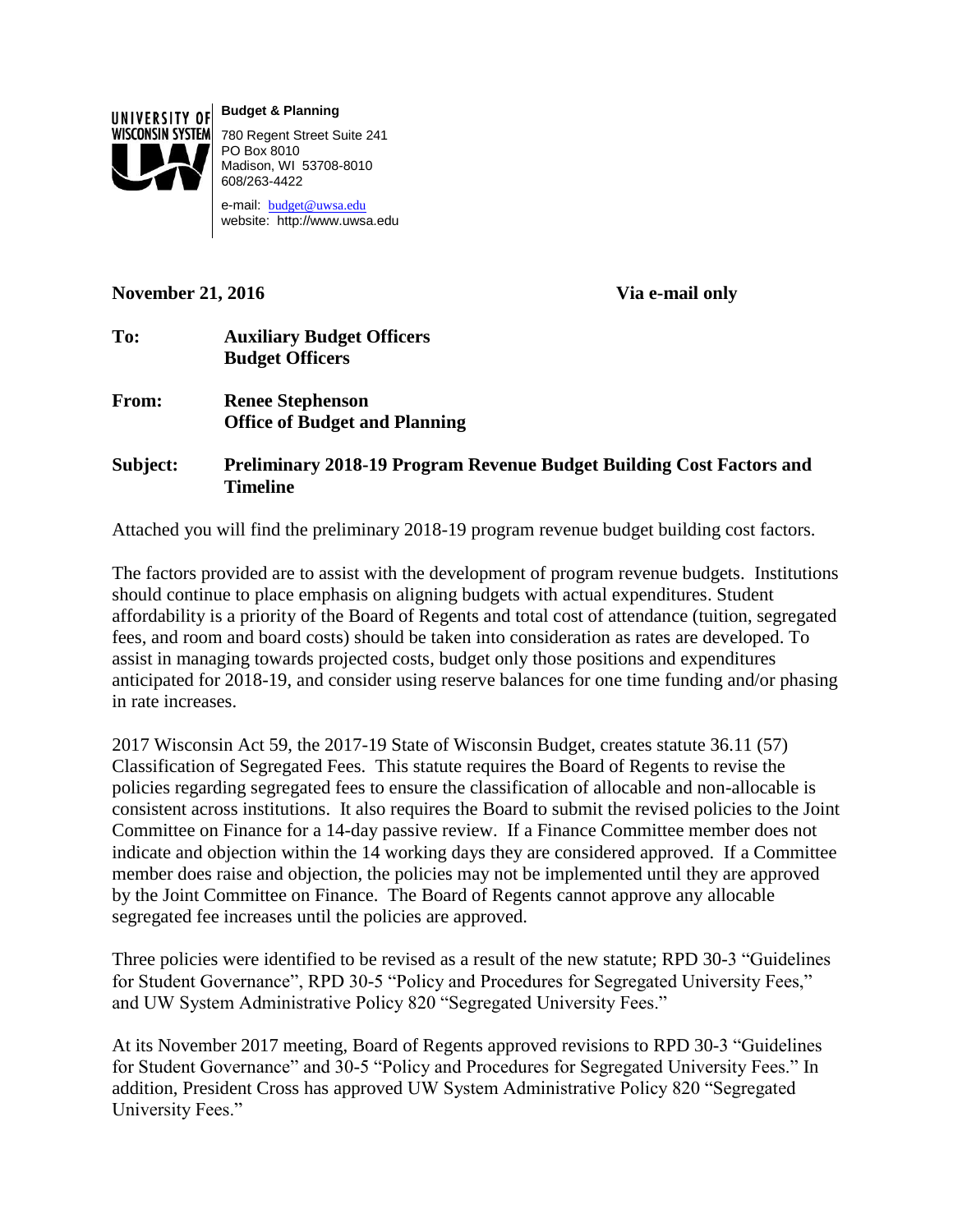The policies will be forwarded to the Joint Committee on Finance for approval as required by Act 59.

Should the policies be approved by the Joint Committee on Finance as submitted, the only allocable segregated fee will be organized activities (which will include club sports and green/sustainability fees) including student help and LTE costs for organized activities and their associated fringe benefits. All other segregated fees and associated personnel costs will be nonallocable.

Institutions will also need to review their non-allocable segregated fee processes with student governance as a result of these changes. The updated procedures allow student governance groups to "request earlier and more extensive participation in specific program areas such as (but not limited to) transit and intercollegiate programming". These procedures are to be reviewed with student governance groups annually and should be submitted with your 2018-19 budget.

For 2018-19 there will not be a reporting threshold for any rate changes (including room and board). All rate changes will need to be detailed. Please see Section 1 of the attached cost factors for additional information regarding permissible rate increases.

If you have any questions regarding the cost factors or timeline please don't hesitate to contact me or Tawseef Talukdar (ttalukdar@uwsa.edu).

cc: Chief Business Officers Senior Student Affairs Officers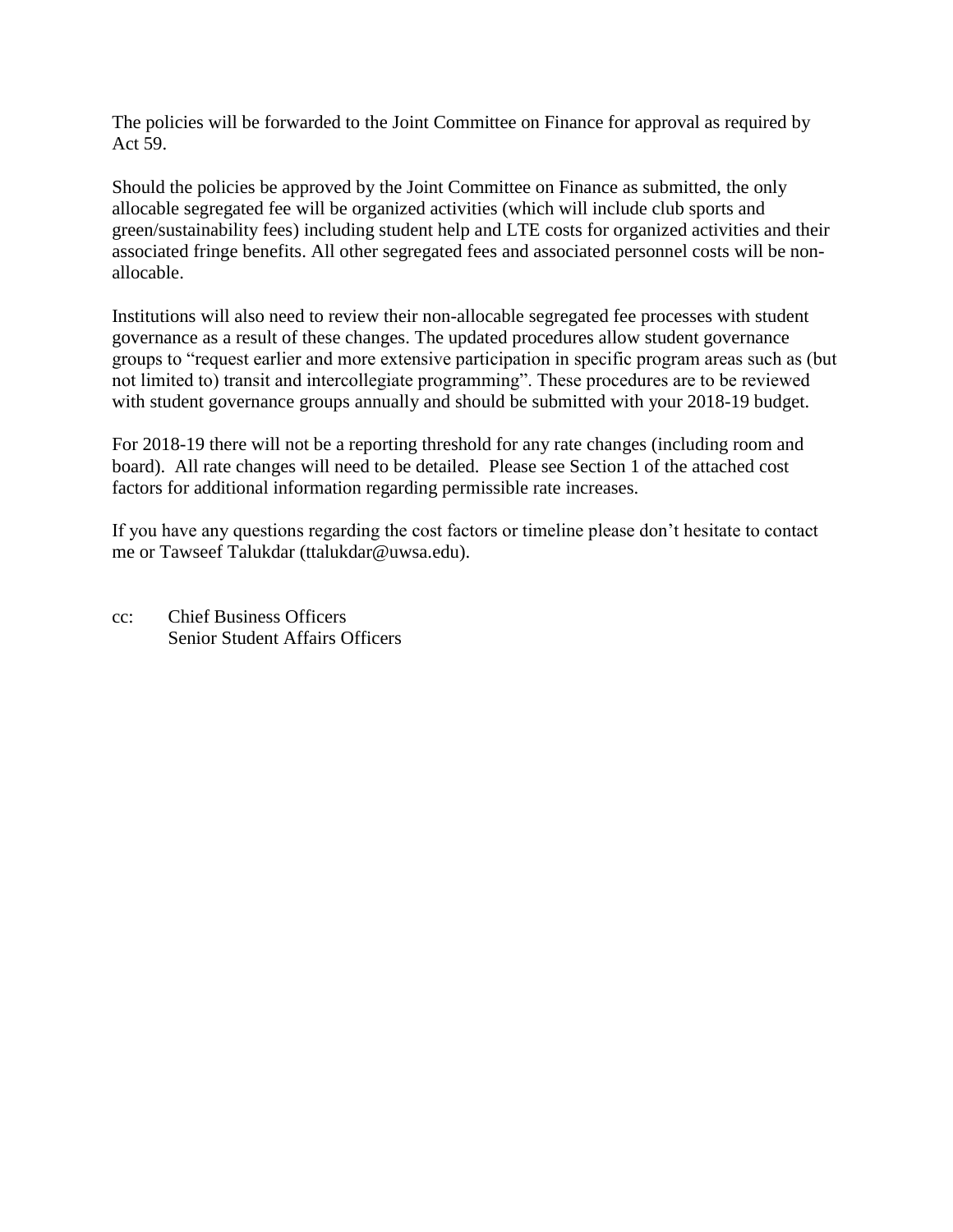## **2018-19 University of Wisconsin System Program Revenue Budget Building Cost Factors**

# **1) Reporting Threshold**

There is no reporting threshold for rate increases this year. **All** rate increases will be highly scrutinized and documentation may be requested for changes. Any change in rates for segregated fees, room and board, whether an increase or a decrease will need to be explained in the budget submission.

Increases in rates should be limited to:

- Pay plan and associated fringe benefit increases for 2018-19
- Documented contractual increases
- Debt service
- Enumerated capital projects
- Student initiated programming

Changes needed due to decreasing enrollments will need to be managed within current rates (with the exception of debt service).

Starting this year, Room and Board rate increases will have to be itemized and reported to the Board in the same manner that segregated fees have reported in the past. Additionally, institutions will be need to provide **all** room, board, and textbook rental rates available for students.

A template will be provided in January for reporting on the rate changes.

## **2) Pay Plan Increases**

The 2017-19 Biennial Budget includes funding for a 2% pay plan to be implemented on July 1st, 2018 and an additional 2% pay play to be implemented on January 1st, 2019. This must still be approved as a part of the compensation plan by the Joint Committee on Employee Relations (JCOER). At this time a meeting has not been scheduled.

Institutions that planned for a 2% pay plan increase in their 2017-18 budgets should not require a significant increase in their salary budgets in 2018-19 as the 2017-18 pay plan was 0%.

## **3) Fringe Benefits**

The 2017-19 UW System composite fringe benefit rates (all institutions, all funds) are 38.69% for permanent staff, 32.40% for graduate assistants, 24.69% for LTE, and 1.91% for student help. Institutions should use their own experience in establishing fringe benefit rates for employees, taking the following information into consideration:

# **Health Insurance Cost Increases**

The Department of Employee Trust Funds (ETF) has indicated that there will be no increase in health insurance plans in calendar year 2018. The actual change will vary based upon the plans available in a region.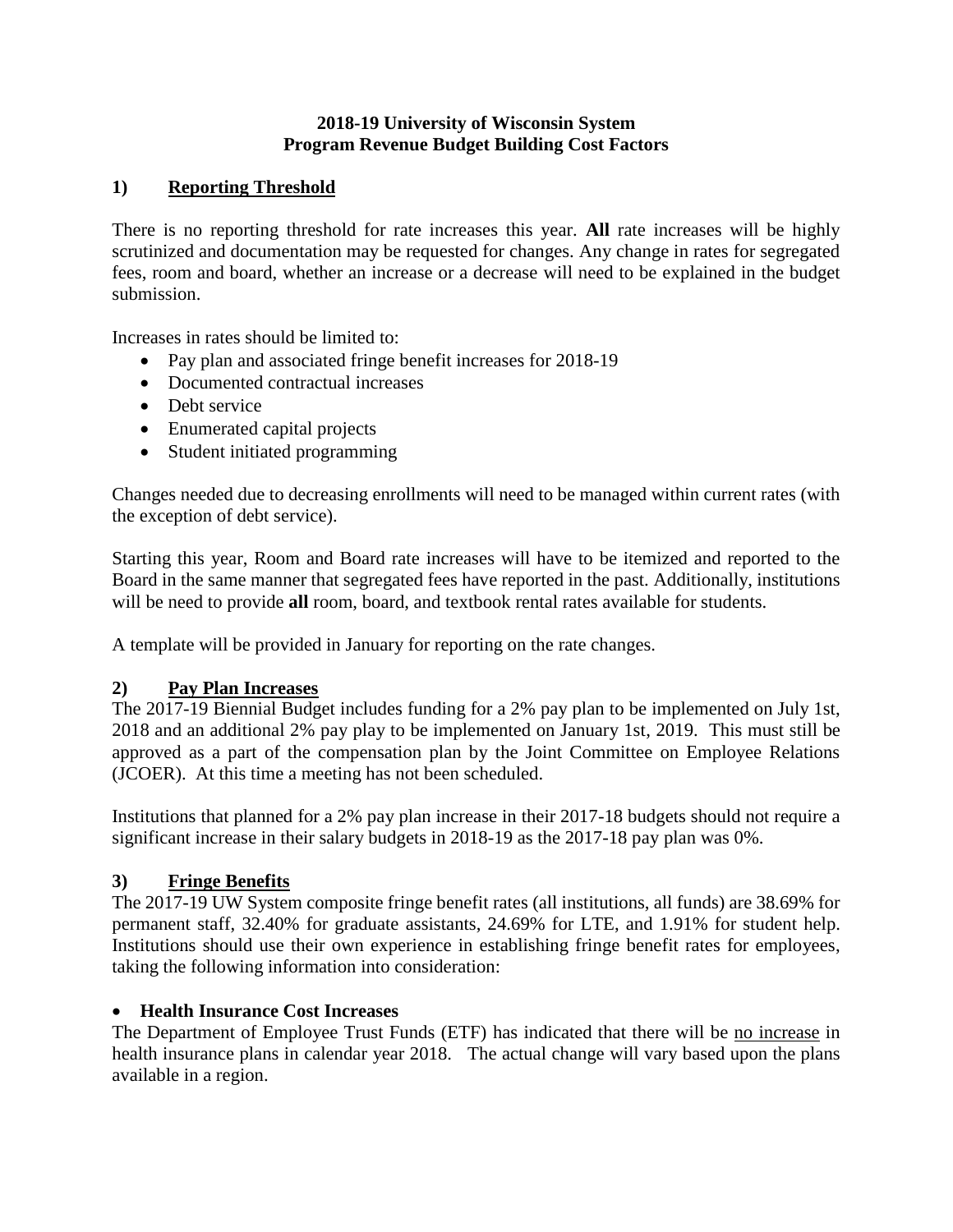#### **Retirement Cost Increases**

The UW composite fringe benefit rate assumes that employer contributions to the Wisconsin Retirement System (WRS) and Sick Leave Conversion is 8.1% in the calendar year 2017. The rate for calendar 2018 is 7.9% due to a decrease of 0.1% in WRS and a decrease of 0.1% in Sick Leave Conversion.

#### **4) Enrollments**

Please use your campuses anticipated 2018-19 enrollments.

## **5) Inflation**

While inflationary factors are not an appropriate justification for rate increases as indicated in 1) above, for internal planning processes, indices provided by The Department of Revenue (DOR) project a 1.8% increase in inflation for 2018-19. This information is given as a guideline as historical expenditure data is preferred to using inflation estimates wherever possible.

#### **6) Interest Income**

The State Investment Fund earning rates averaged 0.78% as of June 30, 2017. Please use this rate when estimating interest earnings.

#### **7) Chargebacks**

There are a number of chargebacks to UW System institutions that can be distributed by funding source to assess a fair share of the cost to program revenue operations. These include charges for Common Systems, the Systems Network (which replaced WiscNet in 2014), Fund 128, Wisconsin State Management Accounting and Reporting Tool (WisMART), and a DOA Legal Services assessment. Due to the implementation of UPS/HRD there is no longer an Office of State Employee Relations (OSER) assessment. The most recent assessment amounts available are included on the next page, however, the prior actual experience is the best indicator for future assessments.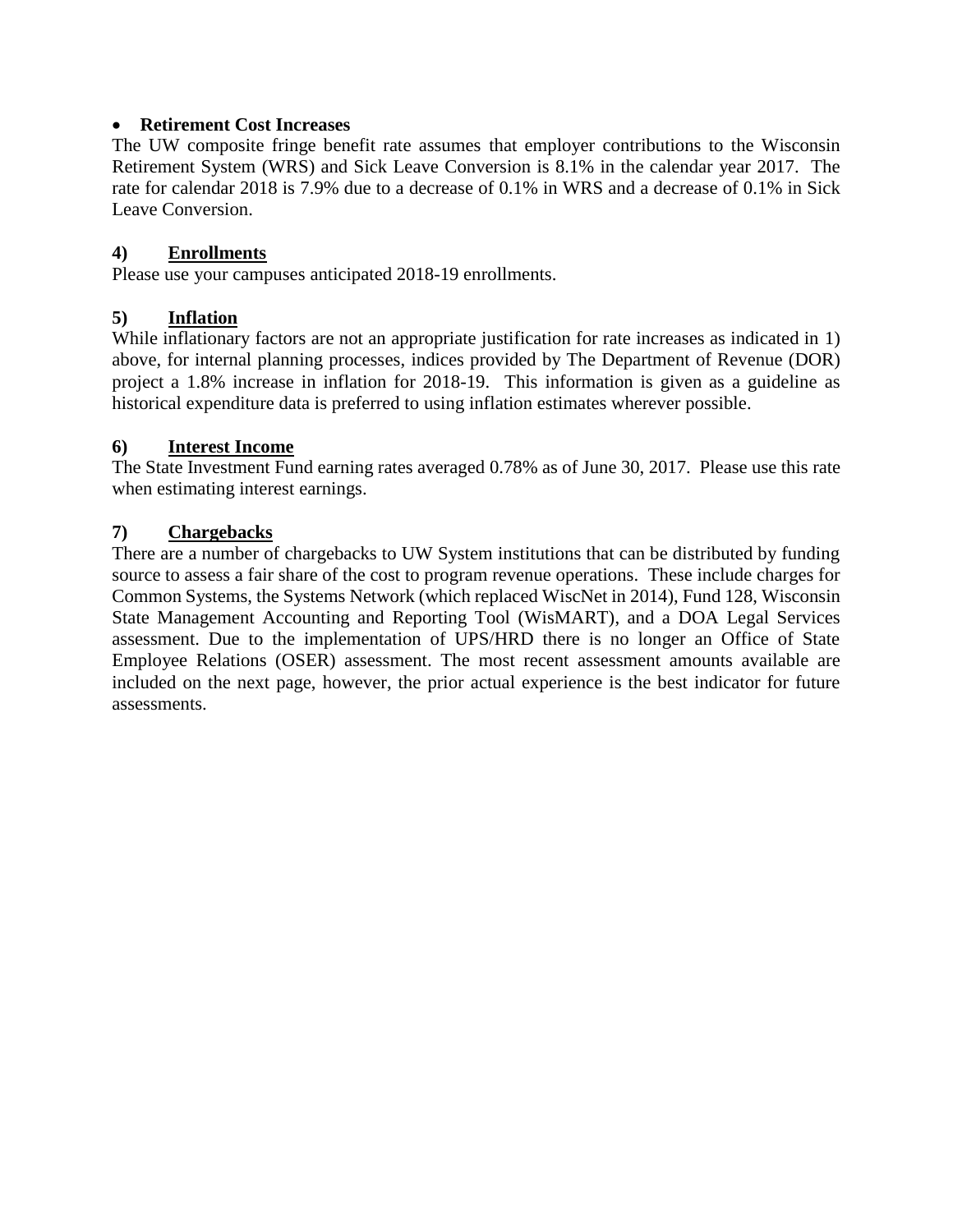|                                                             |    |                        |    |                                                                    |          |                 |           |              |            | 2016-2017    |           |           |            |                |
|-------------------------------------------------------------|----|------------------------|----|--------------------------------------------------------------------|----------|-----------------|-----------|--------------|------------|--------------|-----------|-----------|------------|----------------|
|                                                             |    | 2017-2018<br>2017-2018 |    | 2016-2017                                                          | WisMART* |                 | 2016-2017 |              | 2016-2017  |              |           |           |            |                |
|                                                             |    | Common                 |    | System                                                             |          | 2016-2017       | WisMART*  |              | (Financial |              | DOA Legal |           | Municipal  |                |
|                                                             |    | Systems                |    | Network                                                            |          | <b>Fund 128</b> |           | $(STAR)$ *** |            | Services)*** | Services  |           | Services** |                |
| Madison                                                     | \$ | 12,955,439             | \$ | 657,535                                                            | \$       | 100,222.92      | \$        | 29,747.00    | \$         | 24,701.00    | \$        | 31,531.85 |            | \$3,877,252.00 |
| Milwaukee                                                   | \$ | 4,762,027              | \$ | 231,002                                                            | \$       | 30,092.81       | \$        | 13,476.00    | \$         | 11,191.00    | \$        | 5,228.41  | \$         | 548,088.00     |
| Eau Claire                                                  | \$ | 1,651,201              | \$ | 77,041                                                             | \$       | 14,222.86       | \$        | 6,917.00     | \$         | 5,744.00     | \$        | 1,834.92  | \$         | 152,103.00     |
| Green Bay                                                   | \$ | 867,894                | \$ | 40,721                                                             | \$       | 7,384.14        | \$        | 7,759.00     | \$         | 6,443.00     | \$        | 751.91    | Ś          | 86,485.00      |
| La Crosse                                                   | \$ | 1,642,454              | \$ | 76,272                                                             | \$       | 15,666.03       | \$        | 8,813.00     | \$         | 7,319.00     | \$        | 2,711.85  | \$         | 204,413.00     |
| Oshkosh                                                     | \$ | 1,642,116              | \$ | 75,494                                                             | \$       | 12,975.86       | \$        | 7,940.00     | \$         | 6,593.00     | \$        | 2,273.92  | \$         | 202,436.00     |
| Parkside                                                    | \$ | 633,240                | \$ | 29,683                                                             | \$       | 3,138.26        | \$        | 5,260.00     | \$         | 4,367.00     | \$        | 673.73    | \$         | 51,232.00      |
| Platteville                                                 | \$ | 1,269,025              | \$ | 58,901                                                             | \$       | 10,879.43       | \$        | 7,262.00     | \$         | 6,031.00     | \$        | 2,096.39  | \$         | 168,507.00     |
| <b>River Falls</b>                                          | \$ | 909,600                | \$ | 42,641                                                             | \$       | 11,346.22       | \$        | 6,684.00     | \$         | 5,551.00     | \$        | 1,649.24  | \$         | 81,455.00      |
| <b>Stevens Point</b>                                        | \$ | 1,405,164              | \$ | 66,181                                                             | Ś        | 13,225.31       | \$        | 9,930.00     | \$         | 8,246.00     | \$        | 1,545.17  | \$         | 139,382.00     |
| Stout                                                       | \$ | 1,424,089              | \$ | 67,327                                                             | \$       | 10,334.97       | \$        | 8,669.00     | \$         | 7,199.00     | \$        | 2,065.10  | \$         | 161,613.00     |
| Superior                                                    | \$ | 456,819                | \$ | 22,224                                                             | \$       | 1,924.12        | \$        | 6,728.00     | \$         | 5,587.00     | \$        | 1,037.15  | \$         | 46,539.00      |
| Whitewater                                                  | \$ | 1,737,374              | \$ | 79,757                                                             | \$       | 14,336.13       | \$        | 7,537.00     | \$         | 6,258.00     | \$        | 2,411.43  | \$         | 187,495.00     |
| Colleges                                                    | \$ | 1,083,652              | \$ | 48,769                                                             | \$       | 2,069.51        | \$        | 5,975.00     | \$         | 4,962.00     | \$        | 629.54    | \$         | 124,970.00     |
| Extension                                                   | \$ | 858,038                | \$ | 47,208                                                             | Ś.       | 1,133.70        | \$        | 9,517.00     | \$         | 7,903.00     | \$        | 1,933.67  | \$         | 235,003.00     |
| Sys. Adm.                                                   | \$ | 94,051                 | \$ | 5,175                                                              |          |                 | \$        | 5,464.00     | \$         | 4,538.00     | \$        | 2,183.72  | Ś          | 17,847.07      |
| Total                                                       | \$ | 33, 392, 182           | \$ | 1,625,932                                                          | \$       | 248,952.27      | \$        | 147,678.00   | Ś          | 122,633.00   | \$        | 60,558.00 |            | \$6,284,820.07 |
|                                                             |    |                        |    |                                                                    |          |                 |           |              |            |              |           |           |            |                |
|                                                             |    |                        |    | *Old wismart report is now STAR and Financial Services Assessments |          |                 |           |              |            |              |           |           |            |                |
| ** Municipal Services exclude UW-Madison Hospital Authority |    |                        |    |                                                                    |          |                 |           |              |            |              |           |           |            |                |

## **8) Property, Liability, and Worker's Compensation Program Cost Adjustments**

Premiums from the Department of Administration for 2017-2018 should be available shortly. Overall premium changes realized by the UW System in 2016-2017 were a decrease of 6.23% for Property, and an increase of 2.62% for Liability, and 9.56% for Worker's Compensation. Individual institutions will see larger or smaller changes based on actual experiences. Please contact your institution's risk manager for the actual experiences.

## **9) Central Utility Systems**

The UW System has discontinued annual billings to fund the Program Revenue portion of the Central Utilities Pool. Institutions should be funding the Program Revenue portion of campus utility projects through bonding, internal borrowing, or cash payments.

## **10) WIAC**

The WIAC assessments are \$33,000 per institution in 2017-18. No estimates of what assessments may be in 2018-19 are available at this time. Institutions that are not part of WIAC in 2018-19 should use their own conference's assessment/fees.

#### **11) PR Balance Reporting**

Board of Regents' Policy 21-6 (approved in June 2014) provides information on reporting thresholds for program revenue fund groups. Institutions with balances in certain fund categories (including Tuition, Auxiliary Operations, General Operations and Other Unrestricted funds) above 12% of the prior year's expenditure levels will need to provide spending plans while institutions with negative balances in Tuition and Auxiliary Operations are required to develop savings plans. These reports are completed at the close of every fiscal year.